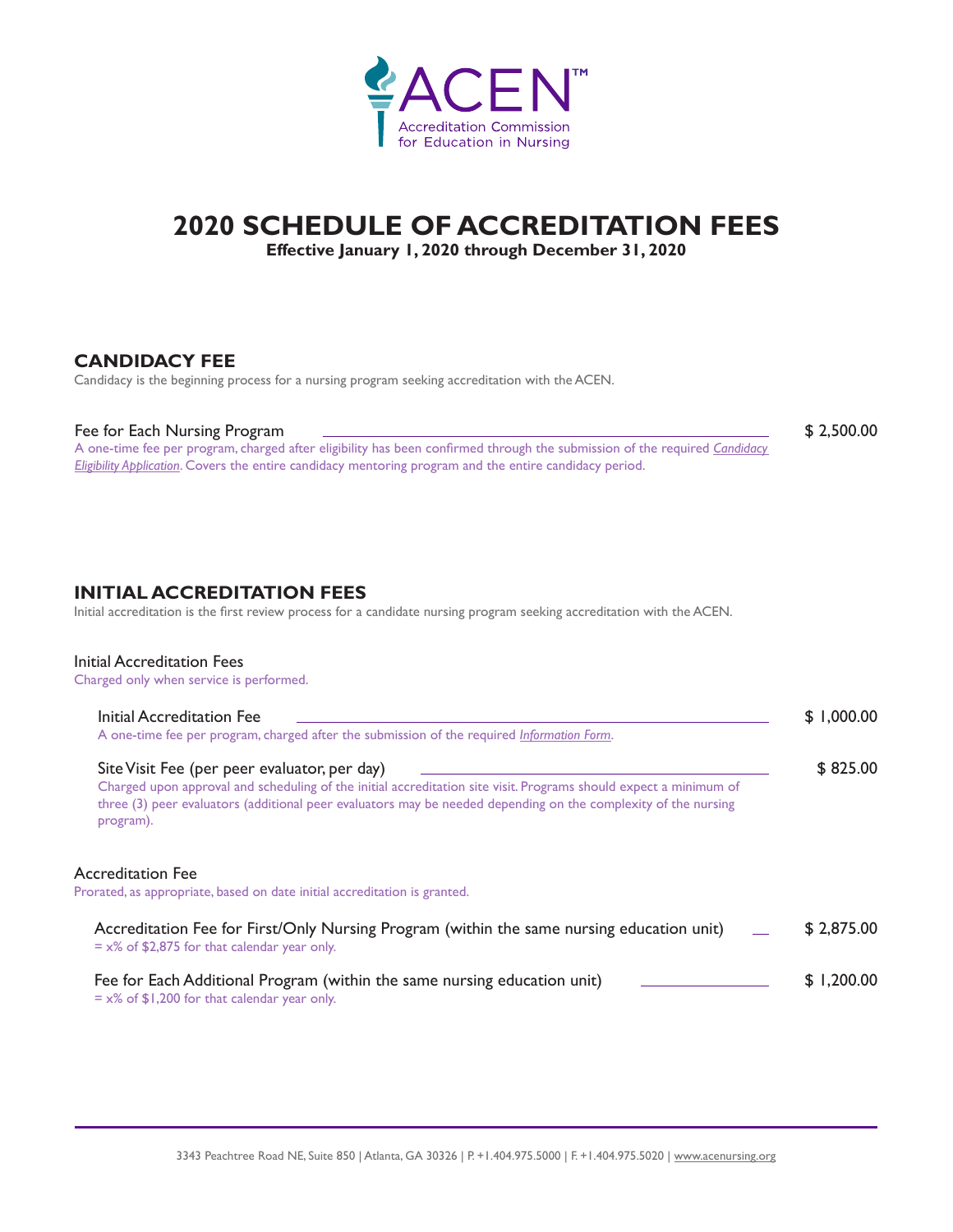

# **CONTINUING ACCREDITATION FEES**

Once a program has been granted initial accreditation, continuing accreditation is the cyclical review process for an accredited nursing program to maintain accreditation with the ACEN.

#### Accreditation Fee

| Accreditation Fee for First/Only Nursing Program (within the same nursing education unit)<br>Charged on an annual basis for first/only program.                                                                                                                                                     | \$2,875.00<br>per calendar year |
|-----------------------------------------------------------------------------------------------------------------------------------------------------------------------------------------------------------------------------------------------------------------------------------------------------|---------------------------------|
| Fee for Each Additional Program (within the same nursing education unit)<br>Charged on an annual basis for each additional program.                                                                                                                                                                 | \$1,200.00<br>per calendar year |
| <b>Periodic Fees</b>                                                                                                                                                                                                                                                                                |                                 |
| <b>Continuing Accreditation Review Fee</b><br>A one-time fee per program, charged one (1) year in advance of the continuing accreditation site visit.                                                                                                                                               | \$1,000.00                      |
| Site Visit Fee (per peer evaluator, per day)<br>Charged upon approval and scheduling of the continuing accreditation site visit. Programs should expect a minimum<br>of three (3) peer evaluators (additional peer evaluators may be needed depending on the complexity of the nursing<br>program). | \$825.00                        |

## **ADVISORY REVIEW FEE**

An Advisory Review is an **optional** service for an ACEN-accredited program to receive feedback from an ACEN professional staff member regarding draft accreditation documents as the program prepares for continuing accreditation. **Charged only if and when a service is performed.** Not applicable to all programs.

| Advisory Review Fee (video/tele-conference)                              | \$1,000.00 |
|--------------------------------------------------------------------------|------------|
| Fee for each additional program (within the same nursing education unit) | \$500.00   |
| Advisory Review Fee* (on site)                                           | \$3,000.00 |
| Fee for each additional program (within the same nursing education unit) | \$500.00   |

\* Fees include the assigned professional staff member's preparation time required to necessitate the Advisory Review. Fees do not include travel expenses (e.g., travel, food, lodging, etc.), which will be invoiced separately.